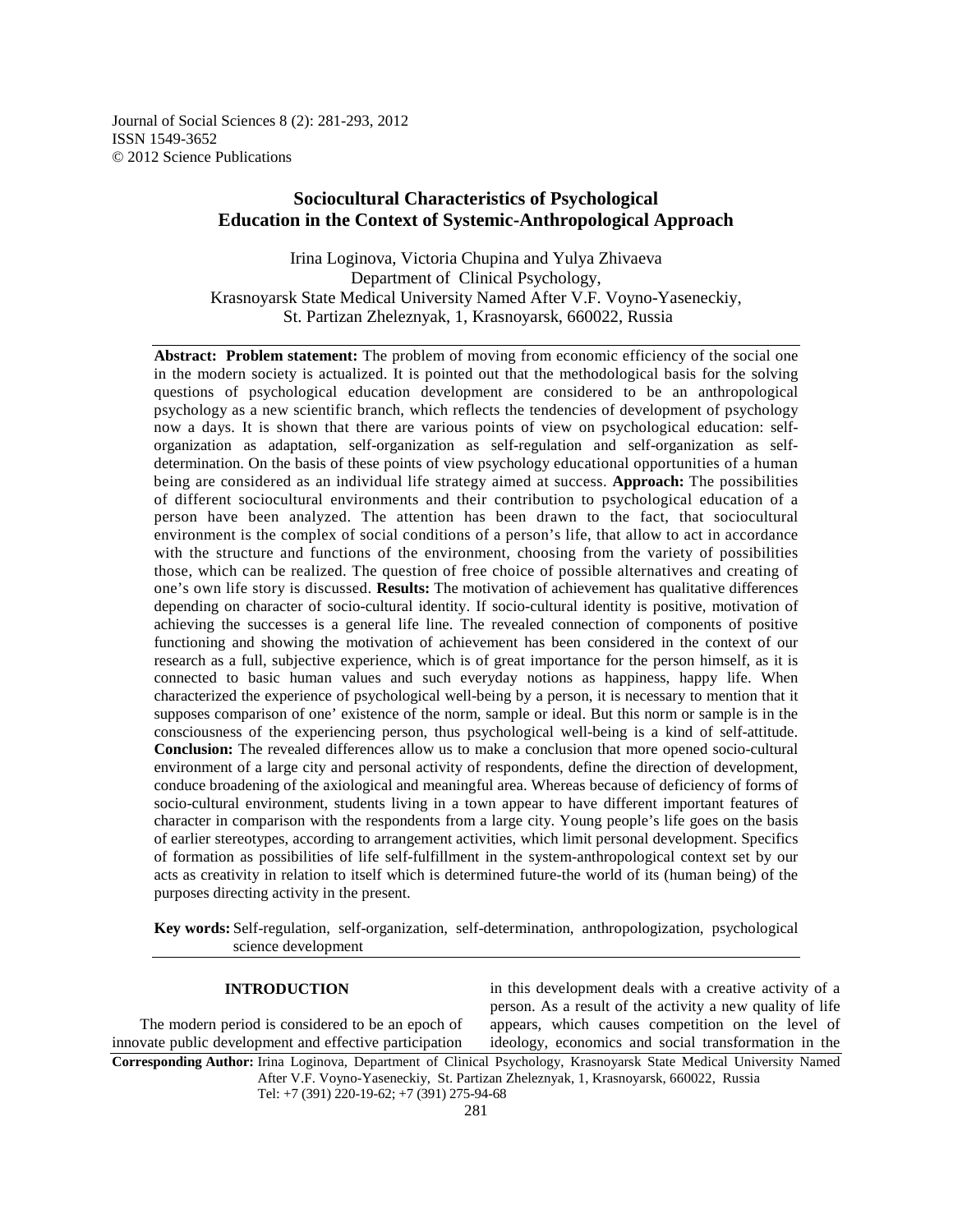society. The questions dealing with the transition to the stable development as a refusal from the consumption paradigm in favor of paradigm of spiritual values in conditions of optimum consumption, that about stable tendency of entering the society into the postindustrial space have been actualized. Under these conditions innovate activity stops being prerogative of concrete people and it covers all levels of production. In an industrial society the capital was understood as financial means, which are invested into the production and bring extra income ("self-increasing price") and now days it is mostly spoken about human capital or resource and it is content shows that a person is a strategic resource of any company, the basis of its competitiveness. That is why the accent from the traditional term "economic effectiveness" is transforming onto the new one "social effectiveness", defining the possibility of personal self-realization in labor activity. It is meant that innovative personality can be socially effective, which is the reason for strengthening of economic growth, spreading enterprise and saving capital, improving the quality of life as it contributes appearance of self-supporting changes which constantly revolutionize the life.

 The result of such changings in the society is enlarging of scientific terms which reveal the variety of human resources as unrealized possibilities, which demand their realization. One of these terms is "psychological education" of a human being.

 Psychology education is a space for complicated and tense work aimed at formation of multi-dimensional consciousness and ability for self-determination in history, culture and later on in profession triggering the student's self in the form of personal and professional self-development. That is why the term "psychology education" implies the continuity of the process, establishment of various human manifestations in his life activity or a human being on the whole.

 The majority of researches devoted to the influence of sociocultural factor on the conditions of people's real life and was made in accordance with sociological and social-psychological approaches which mostly often consider the strategy of a human being's behavior under the present circumstances. The peculiarities of sociocultural factor influence and the issues of dependence of characteristics of self-development of a human being from the form of settlement are not revealed. However, sociocultural environment itself defines "frames and borders" of a human being's life space. Sociocultural environment is a kind of social environment from the micro level to the macro level. The state of sociocultural environment is caused by the level of development of productive forces, labor resources, the

level of wealth, the level of development of spiritual production in the society, the social structure of population on the given territory and social infrastructure settlements. Heterogeneity of the environment is defined not only by the technical-economical profile of the given territory, the existing labor division, population, the spread of material and spiritual goods, but by the sociocultural differences displaying in people's relationships, the way of life and the cultural activity itself. Being a systemic organization, socium includes a human being as an element of his own system. Their interaction (a human being and socium) is built on the principal of correspondence, otherwise their interaction and mutual enrichment (the culture of personality of a human being is developing under the influence of subculture, in which he lives and acts simultaneously bringing his personal achievements into it). The adequacy of self-perception in the culture depends on degree of realization of personal potentials, which are revealing during the interaction with the environment.

 The forming paradigm in psychology is characterized by systemic redefining of the subject of the science and leading the researchers to the human being as a self-organized system. This paradigm explains the meaning of the psychic in the process of the human being evolvement through the understanding the mission and meaning of the human being as the higher system, defining from the "upper" position the possibilities of psychics and its role in the processes of self-fulfillment. That is why the understanding of a human being in accordance with the anthropological views in psychology allows to reveal the problem of a human being's self-fulfillment, that corresponds with inner tendency of science development, its anthropological character as the means of showing regularities and mechanisms, which provide progressive movement of psychological thought thanks to which the possibilities of researching of special spacetemporal areas of a man's real being are opened.

**Related work:** All existing opinions in psychology at present regarding psychology education of a human being as a problem of psychological systems selforganization can be divided into three groups in the course of the analysis. The first group includes psychological theories of the so-called adaptive type.

 Despite of the fact that the representatives of this group define a human being as a self-organizing system, they constrict its development to adaptation or conformity to the external environment. Human selfdevelopment is connected to the improvement of psychological mechanisms of life activity regulation and is consciously grounded on individual abilities of a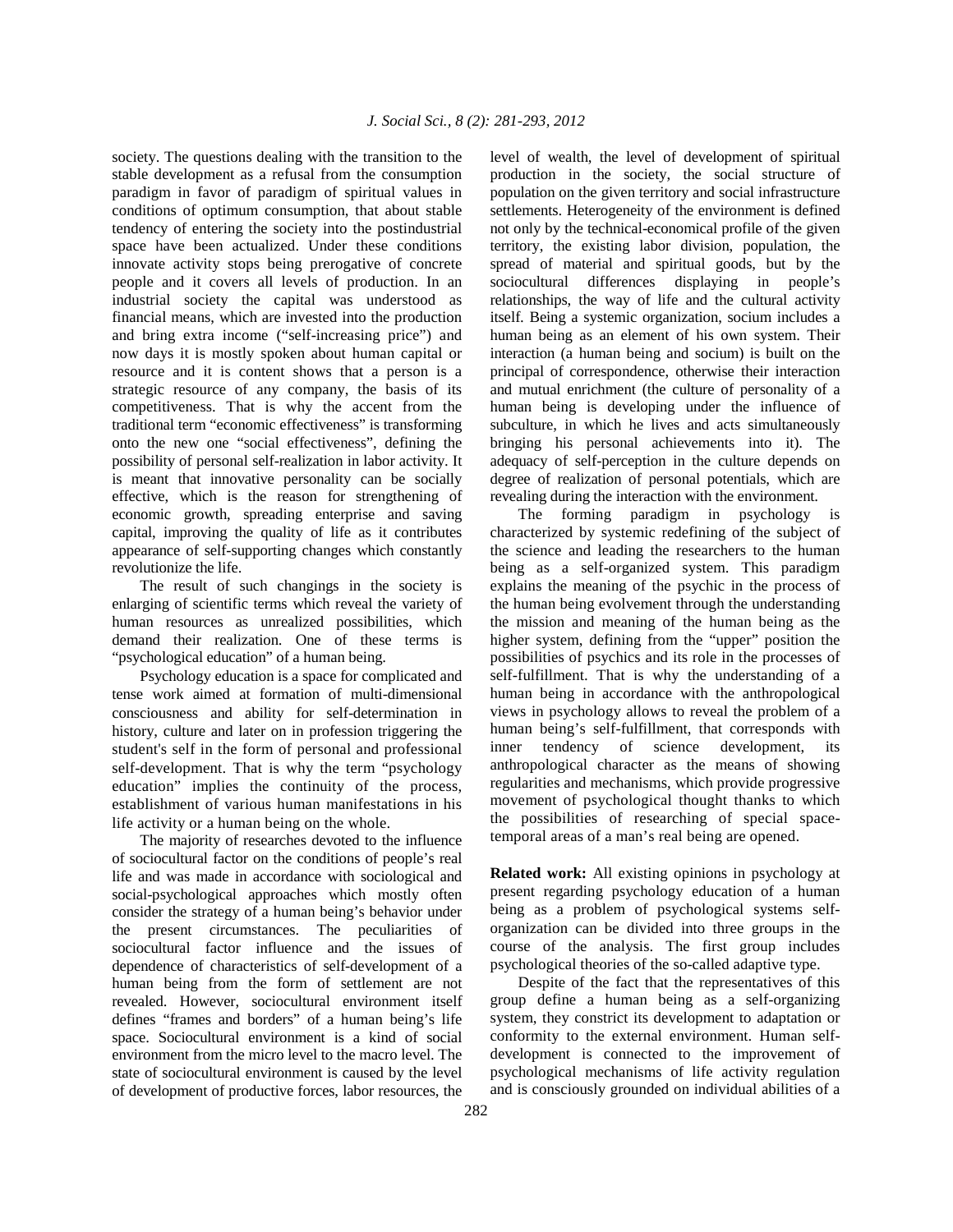human being to adapt to changing environmental conditions during regulation process, on personal qualities guiding one's social behavior and on the ability to assign universal human values, social standards and attitudes that organize human life.

 The understanding of psychological adaptation as adaptive process is related to the protection of organism and psycho against destructive impact of the environmental factors. Social and psychological adaptation is a continuous process of an individual's adaptation to the environmental conditions as well as the result of this process. Although social adaptation is a constantly-going process, this term however is often connected to the period of significant changes in the person's activity or environment.

 Another important aspect of social adaptation is taking a certain social role by a person. Due to this, social adaptation is referred to as one of the main social and psychological mechanisms of personal socialization. The success of adaptation depends very much upon the adequate self-perception and understanding of one's social connections by the person: distorted or underdeveloped opinion about oneself results in various adaptation problems.

 The problem of social and psychological adaptation also covers such terms as "adaptiveness" and "unadaptiveness" that are characterized by achievement or non-achievement of the set aims in the process of life activity correspondingly.

 Main types of a person's adaptation process are formed depending upon the structure of the person's needs and motives and are as follows:

- Active type is characterized by mainly active influence on social environment
- Passive type is characterized by passive conform acceptance of aims and value orientation of the group Psychological theories belonging to the first group

 Pay attention to the stability as a characteristic of personality. Numerous studies of this type are devoted to the stress resistance, emotional stability and tolerance as conflicts resistance as characteristic features of a personality. The representatives of this opinion point out that a personality can resist negative influence and perform reasonable constructive changes in the environment due to psychological stability, thus, providing for the efficiency of life and activity, development and improvement of a personality as well as preservation of psychic health.

 Thus, a self-organizing origin of psychological systems is considered by the representatives of the first group to be connected to the system's ability to adapt to environmental conditions which guarantees the system's stability at all its levels under changing external conditions. Education of a human being in the context of the research held by this group of researches is a developing process of person's adaptation to constantly changing environmental condition at all levels of psychological system organization. Here one may speak about unilateral "adaptation" of a person: adaptation of internal to external which determines if a person's life activity is a success that is why "education" here means "adaptation" and "conformity".

 The second group includes psychological theories considering self-evolution and selforganization of a human being.

 The representatives of this group believe that innovations are formed on the basis of a number of personality's characteristics such as ability to keep and preserve all positive in one's history, accumulate the results of the development, keep up to date one's potential mental content, create something new in the world and in oneself extending the sphere of the potential.

 In case of self-regulation the system functions in the following way: regulation effect is formed by collaboration of all system's components and due to this requires no constant control, thus being more reasonable as far as resources are concerned. Researches sharing this approach define self-regulation as a systematic process including dynamic actions of a person (here these theories are superior to the theories of the first group) aimed at adaptation to constantly changing environmental conditions. Scientists underline the cyclical pattern of this process.

 Ideas about self-regulation developed in the laboratory for self-regulation of Psychological Institute of the Russian Academy of Education are distinguished through their considerable complexity in respect of internal structure of the self-regulation components under study, thus, present the direct consequence of the initial personal orientation of the research. Foe example, the planning stage defines up to 6 functions (target setting, strategy determination and determination of effectiveness, subjective value, expectation and process-orientation). At present, researches' focus is transferred from general issues of self-regulation structure to the development of its cognitive and personal aspects, to the understanding of the fact that various personal and cognitive structures are backed by specific structures of individual subjective activity organization.

 At the same time Russian studies differ from Western psychology in a way that the former develop from general theory of structure and functions of conscious self-regulation to the study of personality and individual manifestations and forms of regulation,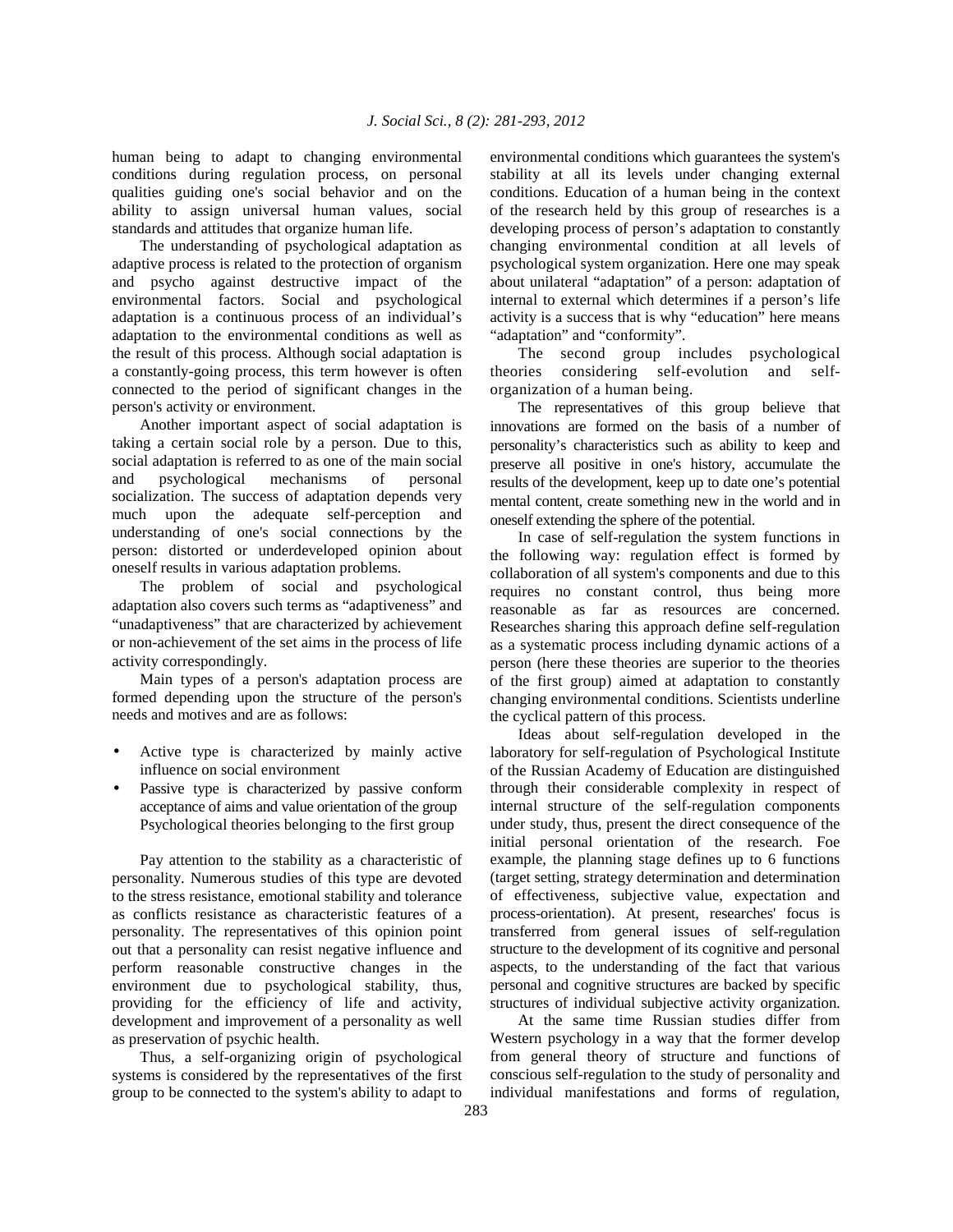whereas western theories start from study of personality and separate sides of regulation and moves to an integral self-regulation theory and understanding of the fact that regulation consciousness is a very important personal dimension.

 Despite of certain differences in approaches to the study of human self-regulation phenomenon, all scientific works demonstrate a common view of regulation as a most general function of psychic activity specific for a human-being allowing a person to act as a creator, executor, supervisor and judge of one's own activity, deeds and life in general. Self-regulation is an embodiment of a general human ability to be a subject of one's conscious activity reflecting the abilities of his psychics and realized in a numerous variety of acts providing for the actual relations of the subject with various phenomena and manifestations of reality. Selfregulation is represented by two meanings: as a general ability for organization of activity of a human being acting as a subject of one's own activity and as a process of realization of the abovementioned ability in separate phenomena of activity, behavior and communication. However, Russian scientists point out that the ability of self-regulation is becoming a general ability only upon completion of formation of an integral conscious selfregulation system, formation of its conscious control and its introduction to the internal plan of actions.

 The subjectness of a person is developed and is becoming more sufficient in the process of further improvement of the self-regulation system, thus giving ground to certain personal innovations: confidence, self-sufficiency, responsibility and initiative in all spheres of personal self-determination.

 Therefore, according to the second group representatives' opinion, the self-regulation is one of the innovations considered in the framework of the "human being" psychological system, "regulating" both his relations with the world and formation of other manifestations of self-(self-cognition, selfdetermination, self-evolution, self-realization, selfactualization and). Self-organization of the psychological system is grounded on the basis of the human being's movement while performing individual vital activities at different levels aiming to accumulate innovations, of which central is psychic self-regulation. Within the context, education is "acquiring" oneself in the process of life (own abilities and potential for development) which occurs in the acts of interaction between "inner" and "external" resulting in innovations required for further development of psychological system.

 The third group of the research has a direct access to the research of the human being education that is understood as the expansion of the possibilities.

 The conditions for the development of selforganizing systems as well as basic regularities and such mechanisms as differentiation, integration, hierarchization of elements, self oscillations and feedbacks are provided by the action of the strategic factor. The representatives of this group believe that emerging of any self-organizing system, i.e., cluster of elements is caused by one and only reason: acquiring higher tolerance by these elements. The reason and, therefore, the objective of the elements cluster is the strategic factor (according to the authors of these theories and within the context defined by us it is a human being) due to whom the unity emerges for higher tolerance of its component parts. The developed unity, the system, can perform its main function subject to reaching the identity with the elements that formed it and that represent the self-organizing systems of a smaller size. This provides for evolutionary systems development that is posted as the ontological basis for synergetics and revealing the essence of the total philosophical principle "everything is in everything" that was developed due to works of Chardin (2002). Maintaining the attitude that "a human being came into existence and historically grows up from the whole material and the whole life" (Chardin, 2002) proves in his study "Christ in Evolution" that the evolution has an irreversible nature saying that the life has a certain logics from the moment of its germ and up to the present: initially setting the requirement to all living beings to survive by lucky chance or by any other way and then gradually comes to setting the requirement to improve the world and then oneself. According to the scientist, this is the logics that stipulated for the ways of life action. Out of these one can name abundance that is reached by way of masses effect; inventiveness that defines world freedom due to its variability; indifference expressing itself in the contradiction "between the element that emerged out of the multitude and the multitude that continuously emerges out of the element in the evolutionary process" (Chardin, 2002). In this respect, the sufficient characteristic of the evolutionarity is the simultaneous and uniform nature of the Universe "drifting" in the direction of supercomplexity, super-focus and super-consciousness due to which the "human being phenomenon gains the specific and related sense" (Chardin, 2002).

 Budanov (1997) contributing to this opinion writes that "within the processes of self-regulation there is a qualitative compression of information as a result of quickly flowing process of natural self-selection that is difficult to trace; the product of these process being the order parameter able to be observed". Within the context of the third group theories, the subsystems are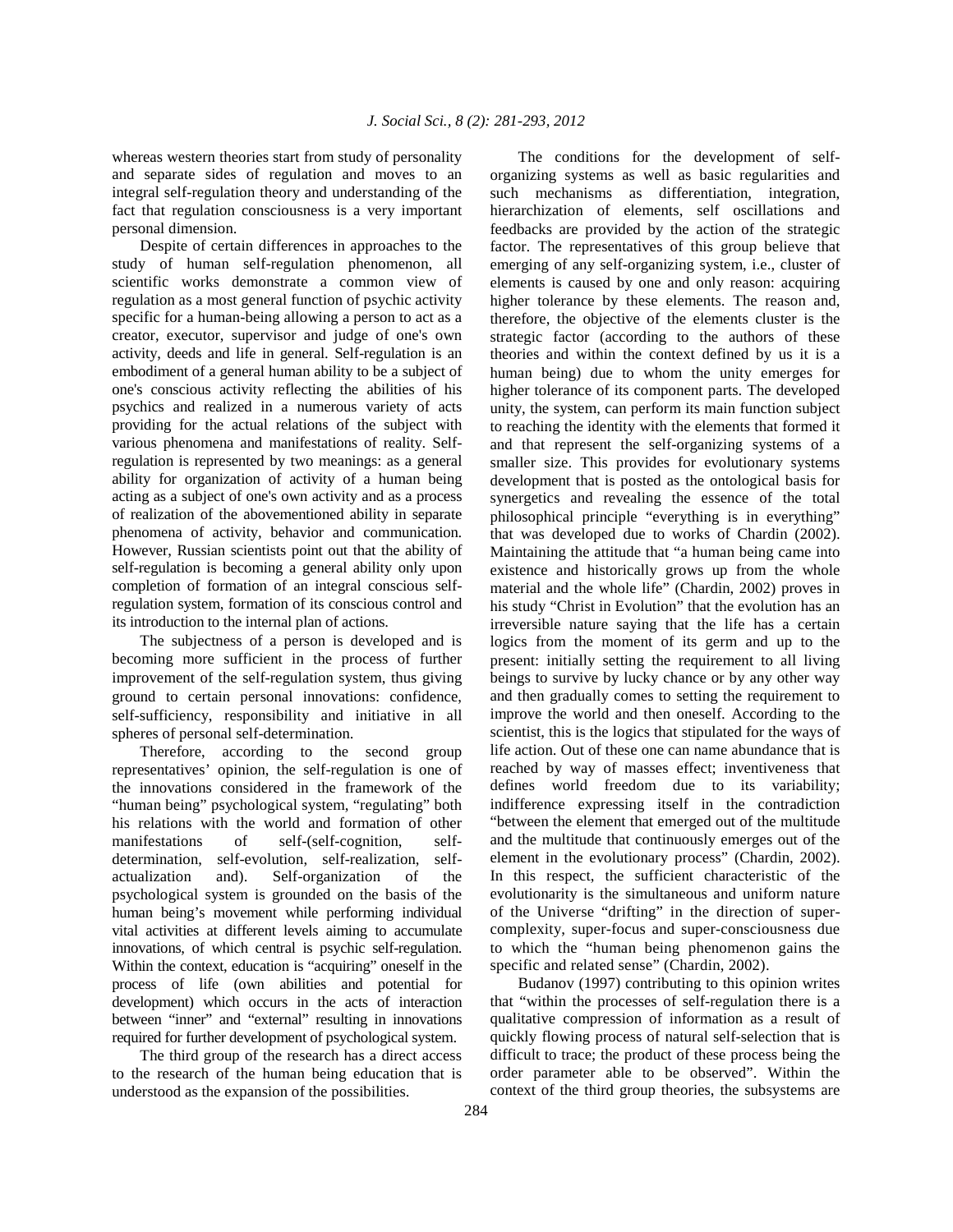interrelated and interdependent; therefore, the peculiarities of the structure as well as the quality of organization of one of the subsystems can depend on the structure and quality of the organization of the other. The transition of quality features from one subsystem to the other depends on the peculiarities of organization of the system correlations and to be more particular, the quality features of these subsystems. In this respect Laslo (2009) remarked that "some systems are always requiring the medium of a particular type; it must be a medium consisting flows where the rich and continuous energy source is expanding the system". This point of view in its essence complies with the opinion expressed by (Asmolov, 1986) who pointed out that qualities of a human being that characterize one as the system element "open" only in the conditions of interactions within these or those systems. This is why the main strategic factor of a human being development can be considered a human being itself, while the mechanisms of self-development can be self-planning, self-regulation and self-organization (Semenova, 2007).

 Special emphasis shall be laid to those psychological theories in the third group that employ the self-regulation principle alongside with the heterostasis principle formulated. The question is the highest level of systematic organization of a human being-development going beyond the standards through the standard-setting" (Klochko, 2007). The representatives of this group point at the universal feature of self-organizing systems of any nature, i.e., self-determining that allows readdressing responsibility for the choice from the external causation or necessity to a human being itself. This feature of a human being as a self-organizing system allows to consider the latter as the one able to "set oneself at the "limit" … that symbolizes for him the readiness to part with oneself as one had been before the "event", i.e., to change oneself" (Mamardashvili, 1996) acting not as a simple chain in the evolution but as the one responsible for the evolution.

**Analysis of findings:** From the point of anthropological psychology the idea of examination of sociocultural characteristics of "psychological education" phenomena is prepared by the psychology's historical progress and finds its reflection in theories and statements realizing "the breaks" to the new ideal of rationality and pointing at generating the interaction between a human being and environment, which effects reflect in getting personal multilevel world, vital world, vital space, where the self-fruition of a person happens. In our opinion such accumulation of anthropological ideas by psychology is "a challenge of the future" that

could be responded in present with the help of the previous achievements.

 The principle of the systemic determination is one of the main among the basic principles of systemic anthropological psychology allowing to make the new psychological formations objective that exactly direct the self-fruition of a human being presented as a form of selfrealization. The understanding of systemic determination that appears as an opposition of linear determination is shown as the determiners' complex that makes for the development of events and phenomenon and considered as a principle that provides "the understanding of nature of free activity appears beyond the utilitarian necessities" (Galazhinskyi and Klochko, 2007). This principle gets a special meaning after an explanation of a selfdetermination of a human being as an open self-organized system and supposes that "in an interaction of the subject and the object a new oversensory reality is born, i.e., systemic characterizing the whole system, the product of which it is" (Klochko, 2007).

 The principle of the integral human being is disclosed in total with the principle of systemic determination and allows to look at a human being "in the unity with that part of the objective world that makes up the person's life having the indications of reality and objectivity in which a human being lives and acts and which he or she forms during the changing activities realizing the systems of human relations" (Klochko, 2007). The matter is not about the separate displays of human nature but it is about the ontological idea of human being's objective reality forming during the lifetime as far as "initially a human being is given to the world as a thing, as an empirical fact that doesn't have some means to keep the entirety". During the lifetime a human being carries out "the self-collecting into the wholeness that provides self-appearance and self-presentation then. Mamardashvili (1997) noted that "we have two poles: on the one hand, we have living that means ordered in the sense that living is developed from orders and laws and on the other hand, we have dispersion and disintegration that are lifeless". Developing his idea in the context of the principle of the integral human being it can be concretized that a desire for entirety, systematic, self-organization is a life unfolding in time and space, a development of the ontological objective reality in order that "contact with chance is possible everywhere, but this chance appears to be benefit to us and productive" (Mamardashvili, 1997). This ontological propulsion demands "work, it is not a gift, it's a project" (Isupov and Burlaka, 2001). Disorder is always given that's why order needs to be explained and applied an effort achieving which can become the work of the life. The formation of the most human in a human being is realized exactly in that way.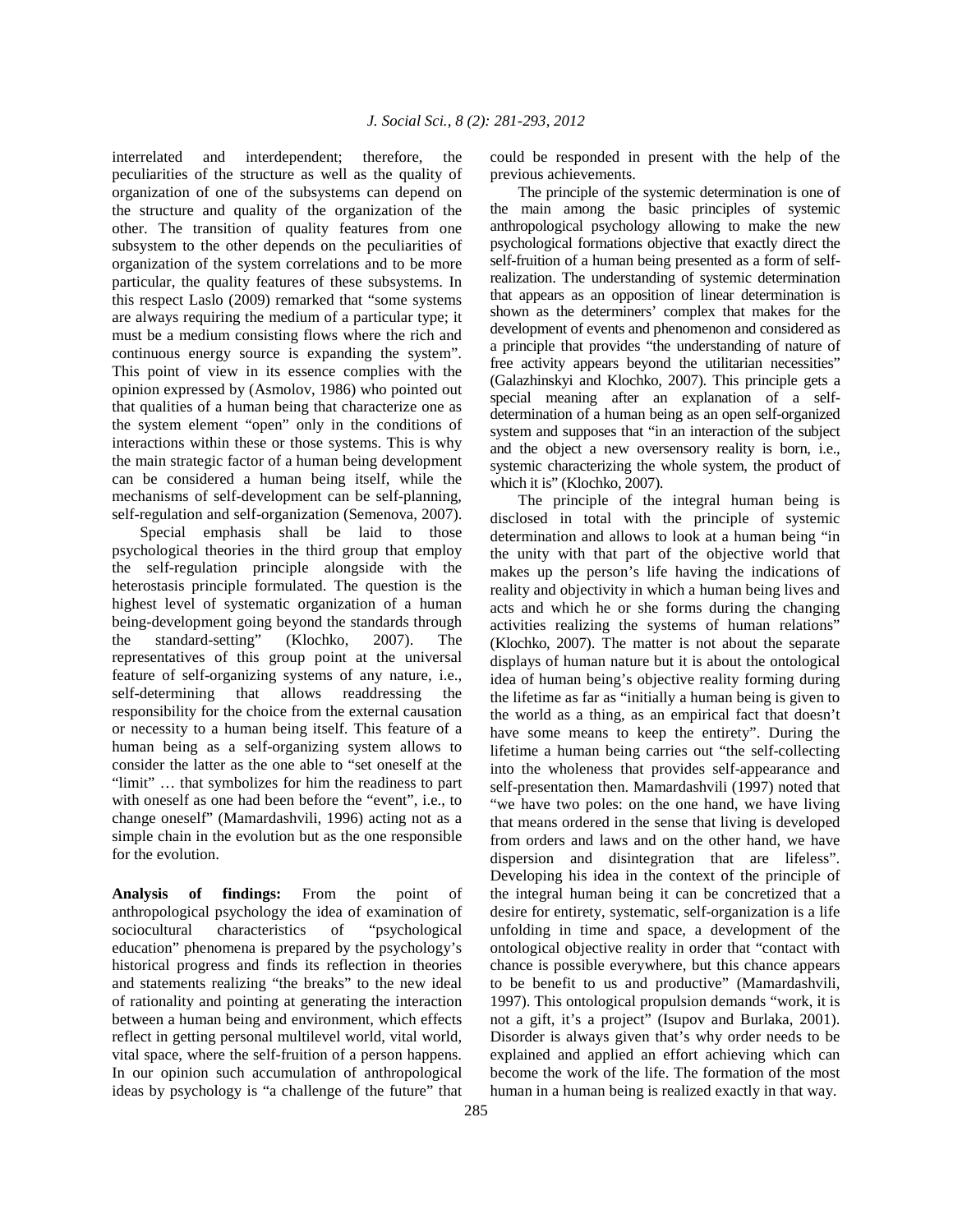There is another principle which paves the way for an uninterrupted accumulation of integrity by a humanbeing. This principle was formulated Klochko (2007) and named it as "a principle of product": any real coordination action is not a base for interreflection of participants during their interaction but also means their intertransition leading to a consequence of new quality. The author implies the generating effect acted as a result of an identical opposites' interaction. For a postnon-classical researches given principle has a special meaning so far as it discloses a mechanism of a complication of systems organization: "An interaction is inevitable where correspondence is revealed; this action exposes some relations of interacting parties which existed before an interaction; became apparent in it and was consolidated by creating «complex» product changed as a system as environment" (Klochko, 2007). Mamardashvili (1997) accents if we haven't such "system" as a correspondence our living process would be a chaos, our psyche could be characterized as a break-up and pathology. Thanks to correspondences a human-being increases his order, consistency, integrity expanding his living space, space of value and semantic components of an image of a human-being's world; an ample opportunities depend on a realization's degree consequently a human-being finds a breadth of new space. According to this way there is an uninterrupted "self-generation" of a human-being.

 It can be stated that the opportunity of discussion of sociocultural descriptions of the phenomenon "psychological formation", from the position of anthropological psychology, comes into the existence due to an intersection of the listed principles. The central basic aim which is an adequate under the attitudes of a systems anthropological psychology is a faith in boundless opportunities of a human-being. They determine an evolution of a system.

 Allen (2011) in his book named "Creative evolution" mentioned that life could be characterized by an opportunity of a self-creation, by a result of creation continuously (the scientist direct our attention to this characteristic because an endless progress is an invisible in a certain period of time, but reveals when "the past presses the present, presses a new form out"). In the author's opinion life is a result which changes under an influence of new acquired life forms. If he (a human-being) follows "his natural way, it would be a development in a form of an effort, uninterrupted creation, free activity" (the author names it "an ordered life"), but if he turns back a new form of order arises (inertia and automatism). According to this way a human-being who has a psychological education is "foredoomed" to a constant self-creation, to his activity, to a statement of his world.

 Just a systems anthropological psychology id a methodological basis of this research therefore the analysis of sociocultural descriptions of the phenomenon "psychological formation" could be implemented in the movement of a "complex" humanbeing who "enters in a various and multiform relations and connections with reality but lives and takes action like an integration" (Fedorovich, 1999).

 Sociocultural environment is a variety of social environment from micro level till macro level. Condition of the sociocultural environment is caused by the level of development of the productive power, by the working results, level of well-being, level of development of the spiritual production in society, the social structure of population on concrete territory and the social infrastructure of the settlements. Heterogeneity of the environment is determined not only by technological and economical profile of this territory, by the existing sharing of the work, by the structure of population, by the distribution of material and spiritual benefits, but also sociocultural differences, which become apparent in human's relationship, in the way of life, in the cultural activity.

 The man being temporal and space limited is not able to lead all social relations and to be influenced by this social system. He feels influence only from its one definite part, in which he is appeared to be included. The measure of influence on a person of an appropriate micro environment will depend on the stability of the last and the person's attitude to one or another influence of this environment.

 It should be noted that in spite of essential distinctions in domestic and foreign approaches, all these views on the type of relationships between a person and the environment are united in confession of important role of the physical environment in development of the sense of place, in self-identification with the concrete place, independently of the functional earmark of defined environment. Undoubtedly, that the meaning of place and its symbolic are closely related to demographic, sex, age and individual differences. The persons vital functions are connected with enormous quantity of different conditions, which are more or less influence on his self-actualization potential. The conditions, which takes action on this phenomenon, can be classified by the area and the type of settlement (small town, megalopolis).

 City as a cultural concentration, urban life style in whole, accommodate the huge amount of possibilities for self-realization in different spheres of vital functions to every citizen. Point just few of them, which impact on the potential of self-realization of human being in most considerable way.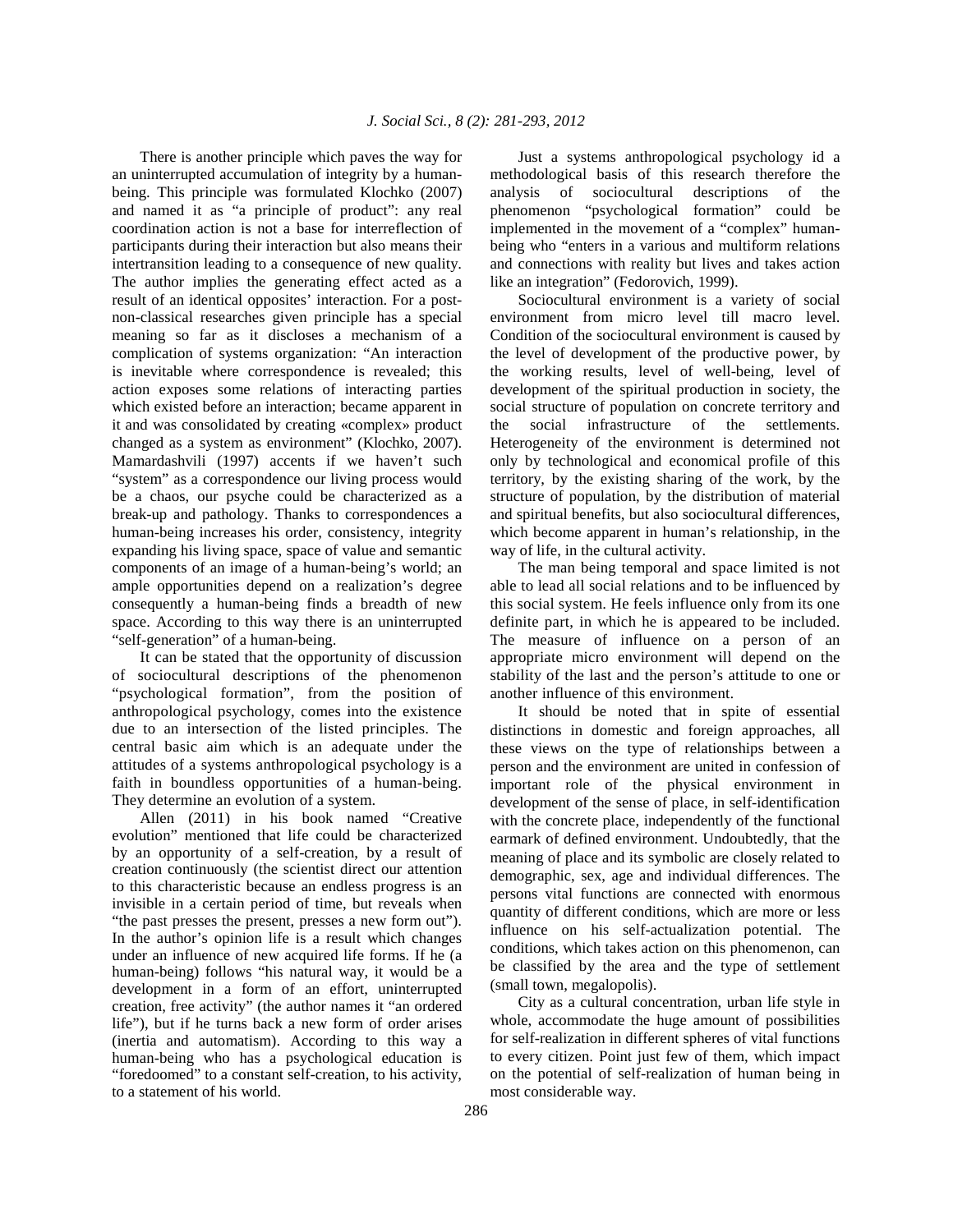In the first place, city as a "junction" of information and informational field accommodates a lot of alternatives. And the thing is not only that cultureeducational, commercial, informational, organizations are centered in there. The architecture and planning of the city and transport and advertising and people's stream and separated human beings are the bearer of information. Thereby, the person accumulates enormous material that makes it possible to orientate itself in surrounding reality. All these cultivate in human being the abilities to perception, observation, interest to analysis, estimate and self-estimate.

 In the second place, in the city person cooperates and communicates with great number of actual partners and also has an opportunity to search an interaction among even greater number potential partners. It can be affirmed, that under the circumstances of the city, person get an opportunity to exist anonymously in separated pieces of time i.e., doing with unknown people staying unrecognized. All this make a possibility for considerable private autonomy from defined circle of contacts.

 In the third place, sociocultural differentiation of urban population on the one hand and cramped territorial neighborhood of representatives from different social and professional stratums on the other hand reduce to a person that not only see and notice different styles of life and valuable aspiration but has potentially wide opportunities for selfrealization. Citizen is characterized by preparedness to use new forms and methods of activity, perception, artifice and caution in communication, preparedness to unexpectedness in a daily contacts, ability to orientate in surrounding reality, inclination for risk and preparedness to change, demonstration achievement of motivation.

 Generally, the megacity represents potentially wide possibilities of choosing the circles of communication, systems of values, systems of lifestyles, professional activity and consequently possibilities of selfrealization for every human being.

 In a small city the population is differentiated in professional way, which is connected with having in presence some organizations of different type in it.

 Socio-psychological atmosphere has number of characteristics in comparison with larger cities.

 Modern small cities keep in the livelihood a lot of from traditional community where everybody knows everybody and all about them and where anonymity is almost impossible.

 Lifestyle, cultural stereotypes, valuable orientations have an imprint of agricultural way of life. Information spreads instantly. Another important characteristic is that stability, steadiness, invariability are appreciated rather more than success, inclination for inertia more than for development. Belonging to this or that subculture has great importance for people's virtual activity.

 The culture is a creative, constructive activity of the person-as past, fixed, expressed in cultural values and, first of all present, based on division of these values, that is transforming abundance of human history into internal abundance of alive persons, embodied in universal development, processing of the activity and the person himself. The person is developing inside of the cultural whole, in which experience of activity is joined, communication and world perception. The person needs not only in acquiring of this experience, but also in transforming on its basis the natural possibilities and capacities so that "rebirth"-a birth of one's own way of life took place. Speaking differently, the culture specifies system of the valuable concepts adjusting individual and social behavior of the person, forms the basis for statement and realization of cognitive, practical and personal problems. In fact the culture is always the set of the higher values. For the person the culture itself is a sphere of objective values which are expressed, are substantiated in language, subject matters, customs, social norms, forms and ways of communication and accordingly and in ways of activity. During the formation the person should pass and actualize, master (to make one's own) all history of culture.

 It is not necessary to think, that programming of human behavior by culture basically deprives the person's freedom in choosing actions. The developed, rich culture bears in itself immense set of the diversified programmes and offers everyone a huge choice of possibilities. It is also opened for creative construction of new programs. The question is in that, how much the person is capable to a free choice and creation and how much he appears to carry out firmly and consistently what he is pushed by his free choice to. The person is capable to be the bearer and the creator of culture only so far as he "is involved" in sociocultural environment, lives in it.

 Thus, sociocultural environment represents the set of social conditions of a person's life, providing the possibility to act in accordance with the structure and functions of the environment, choosing from a varied spectrum of possibilities those, which can be realized and thus, causes the peculiarities of the phenomena "psychological education". The developed, rich culture bears in itself immense set of the diversified programs and offers everyone a huge choice of possibilities. The question, however, in that, how much the person is capable to a free choice from possible alternatives and to creation and how much he is capable to carry out firmly and consistently what his free choice pushes him to.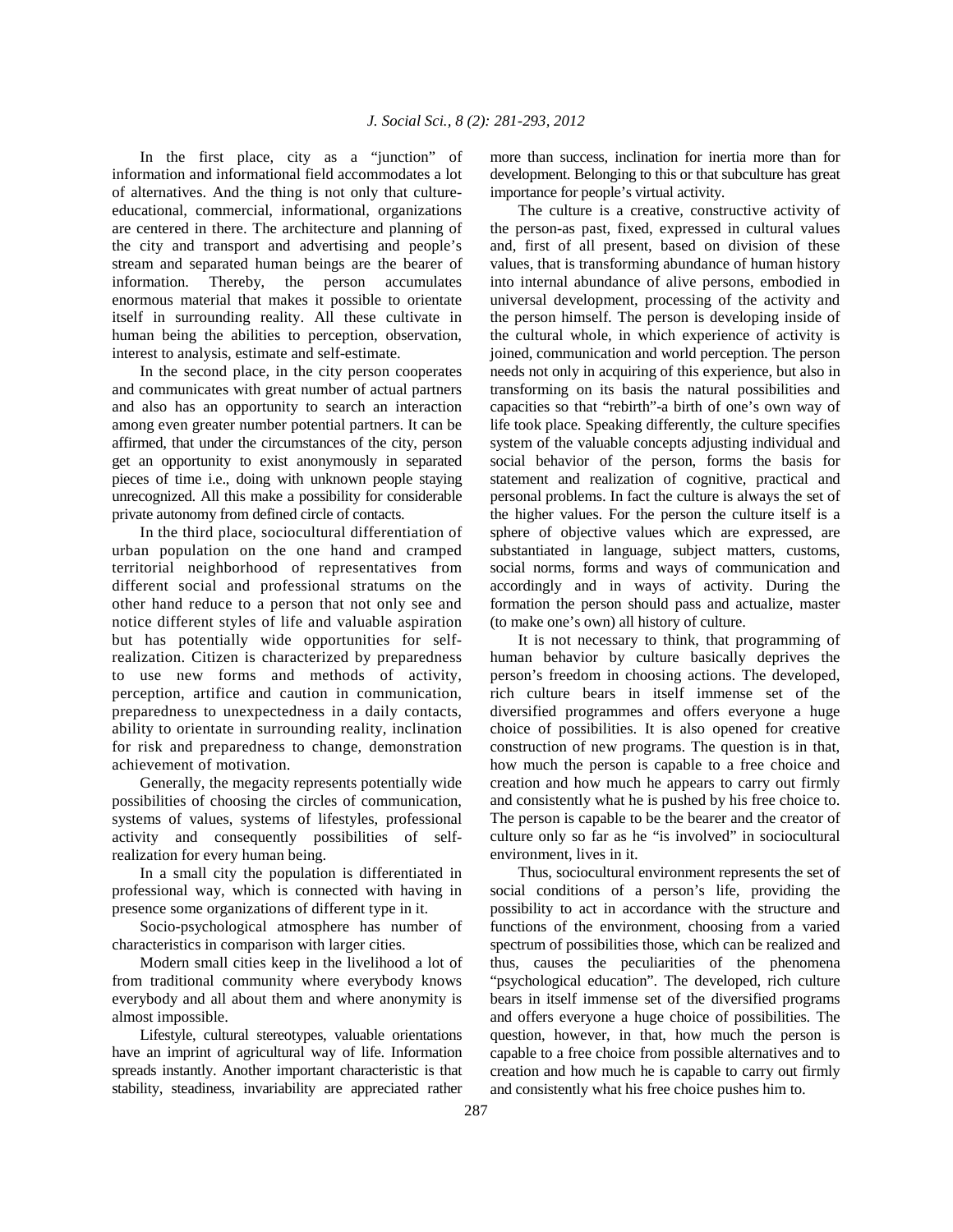## **MATERIALS AND METHODS**

 To study the socio-cultural characteristics of students enrolled in training programs "Psychological education" as a diagnostic tool we have used:

- The method "Determination of the socio-cultural identity" of S.G. Klimova
- The products analysis method (the analysis of an essay on "My Lifetime Achievement")
- The method of "Psychological well-being Scale" is adapted from the Russian version of the questionnaire «The scales of psychological wellbeing» of the Doctor of Psychology Carol Ryff

### **RESULTS**

The research involved students of the Lesosibirsk Pedagogical Institute (group A) and students of the Krasnoyarsk State Pedagogical University named after V.P. Astafiev (group B). The number of samples equivalent (Group A-146, Group B-146). The average age of the study is 19.8 years.

The technique is designed for different age from teenagers to elderly people. The method allows to define the characteristics of social and cultural identity. Respondents are asked to answer 28 questions, each must select an answer:

- "Agree"
- "Rather agree than disagree"
- "Rather disagree than agree"
- "Disagree"

 Scoring allows us to estimate a positive result (22- 56 points) and negative results (57-95 points).

 Analyzing the results of our research which was done with the help of the method called "Determination of the socio-cultural identity", we can make the conclusion that socio-cultural identity (positive result) was revealed among 53,72% of the students of Lesosibirsk Pedagogical Institute (79 students). Correspondingly 46,28 % of respondents from the same institute had negative socio-cultural identity.

 Positive socio-cultural identity was also revealed among 102 students from the Krasnoyarsk State Pedagogical University named after V.P. Astafiev, that equals to 69,9% of respondents. Negative socio-cultural identity was revealed among 30,1% of respondents.

 Students with positive socio-cultural identity are more adapted to the reality of social world; they realize that both personal qualities and objective indices of social position are important to the feeling of successfulness and to the increase of self-esteem. The rise of realization of ideas about oneself and one's future, the rise of emotional richness of these ideas and broadening of their area are also typical for them; such students are oriented to the future. These students have concrete ideas about their future, where the basic values transmitted by society are represented; they are characterized by the realistic ideas of their future; there is socio-cultural aspect in the ideas of future; they are likely to have the signs of positive identity. To the students, with the revealed negative socio-cultural identity, it is typical that they do not fully accept the social environment in which they live; they don't try to resist problem situations. They are typical to have low adaptability to the new circumstances of life, inability to conform to the circumstances in their life. These students don't have concrete ideas about their future and they don't connect their future with the society they live in.

 Analyzing these data, we can suppose that to the students of Lesosibirsk Pedagogical Institute, who have positive socio-cultural identity, potentially broad possibilities to self-realization appear to be found if socio-cultural areas to be broaden according to the following trajectory: a village, a country-a town. And in case with the students of the Krasnoyarsk State Pedagogical University named after V.P. Astafiev, who also have positive socio-cultural identity, the broadening of socio-cultural area is to be done in a larger scale correspondingly: a town-a city.

 The next stage of our research was devoted to the studying of peculiarities of motivation of the achievement among the people with different character of socio-cultural identity. To find out what life achievements students have, we have relatively divided them into subgroups:

- Socio-cultural identity-positive index, the revealing of motivation of achieving the successes
- Socio-cultural identity-positive index, the revealing of motivation of avoiding fail
- Socio-cultural identity-negative index, the revealing of motivation of achieving the successes
- Socio-cultural identity-negative index, the revealing of motivation of avoiding fail

 Analyzing the essays of the students from the first subgroup of Lesosibirsk Pedagogical Institute we can give some examples: «…I consider my entering Institute an achievement. I've got successes in studying; I managed to pass my exams with excellent marks. I take part in different events held by our faculty. I have achievements in sport, I got first place in cross… »;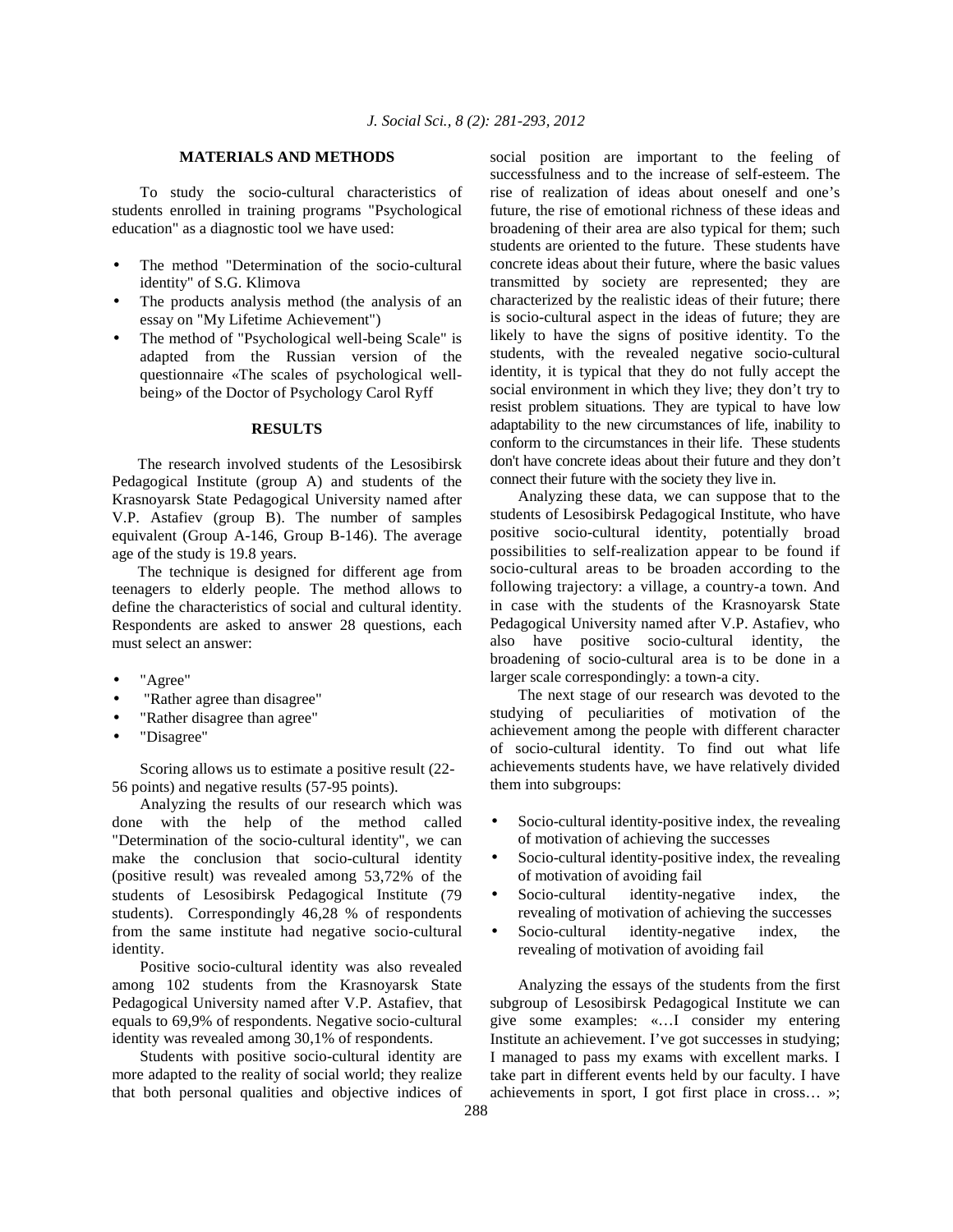«…I managed to gain a scholarship. Took part in a conference and got a diploma for an appearance in a seminar. I made a lot of acquaintances and friends»; «…during the practice I went to the camp «Taezhnyi», where I got a certificate as the best leader. I am the member of volunteer movement; we help children in choosing future profession».

 Little difference in content has essays of the students of first subgroup from the Krasnoyarsk State Pedagogical University named after V.P. Astafiev. Here we can meet such elements of description as: «…I won the regional chess tournament, passed session with excellent marks and now I will receive an increased scholarship»; «…I took part in the international conference and got a diploma. During the vocation we are planning to visit Moscow with our group»; «….I studied perfectly and now I will receive the scholarship from the governor of our region. This year I am taking part in regional competition in athletics».

 Summarizing the results we can say that the respondents revealing the motivation of achieving the successes in correlation with positive socio-cultural identity are likely to consider the achievements of life only the events that are connected to the fact, that they are students now and they can realize themselves in studying, sports, social activity which is meaningful to them and to the people around them. These achievements can be meaningful only under the condition of another important people presence. An interesting fact is that the scale of achievement is obviously different if we compare the city and the town inhabitants. The wishes of the respondents are different: for the city students it is more typical to put global, but realistic goals. Generalizing the material, we can also mention that achievements are connected to the social position they would have and the way this achievement would be accepted by the environment.

 The content of the essays of the students from the second subgroup (socio-cultural identity-positive index, the revealing of motivation of avoiding fail) of Lesosibirsk Pedagogical Institute has some peculiarities: «….I have passed my exams. I and my parents went to Turkey on vocation. If I finish Institute without satisfactory marks, they will buy me a car»; «….I passed my exams without satisfactory marks and now my tuition will be free. This year I'm going to take part in a contest called «Miss town»; «…..I got the job. Now if I am not able to work and study at the same time, I will take correspondence study, because the job is more important to me».

 Also let's look through some examples from the essays of the students of Krasnoyarsk State Pedagogical University named after V.P. Astafiev: «…I took part in the international Olympiad and got a prize place. So now I have the opportunity to a study placement abroad»; «…I passed my session successfully and will get increased scholarship. If I study as well as now, I will be able to get a job in St. Petersburg»; «…I won judo tournament, so now I will take part in Russian Judo Championship. My achievements in sports don't have a bad influence on my studying and I always receive a scholarship. I want to become famous not only in Russia».

 Analyzing statements from the essays, it is possible to mention that the meaty basis of the works of the given subgroup is close to the essays of the students from the first group and they got a place among students' values. Respondents take the achievements for their own in case, if they were impossible without parents and close people. We can also mention that the goals which are set by the respondents are not always realistic. Planning their future the students not always connect it to the society they live in.

 In the examined sample there were not revealed respondents from the third subgroup, i.e. socio-cultural identity-negative index, the revealing of motivation of achieving the successes. That is why let's analyze the essays of the respondents from the fourth subgroup (socio-cultural identity-negative index, the revealing of motivation of avoiding fail). In the essays of the students from the given group of Lesosibirsk Pedagogical Institute, we can find the following statements: «…I passed my exams. Now I'm thinking of studying somewhere in Krasnoyarsk or other large city and continue my education; there is nothing to «catch» in here»; «…because of one teacher's attitude towards me, I didn't manage to pass my exams in order to get a scholarship, but still I passed all the examswhat is most important. I want to finish this Institute quicker and move somewhere»; «…my parents didn't allow me to study in another town and what achievements can I have here. I will study, get a diploma and then move to Moscow».

 From the above examples we can see, that it is typical to the respondents of the given subgroup to blame people around them in their failures, when describing their achievements and explaining their misfortunes. They are not satisfied with the environment they live in and can't find the reasons to explain this fact.

 Approximately the same statements we can find in the essays from the subgroup of students of Krasnoyarsk State Pedagogical University named after V.P. Astafiev: «...I didn't want to stay and study in Krasnoyarsk, it just happened. That is why I have to get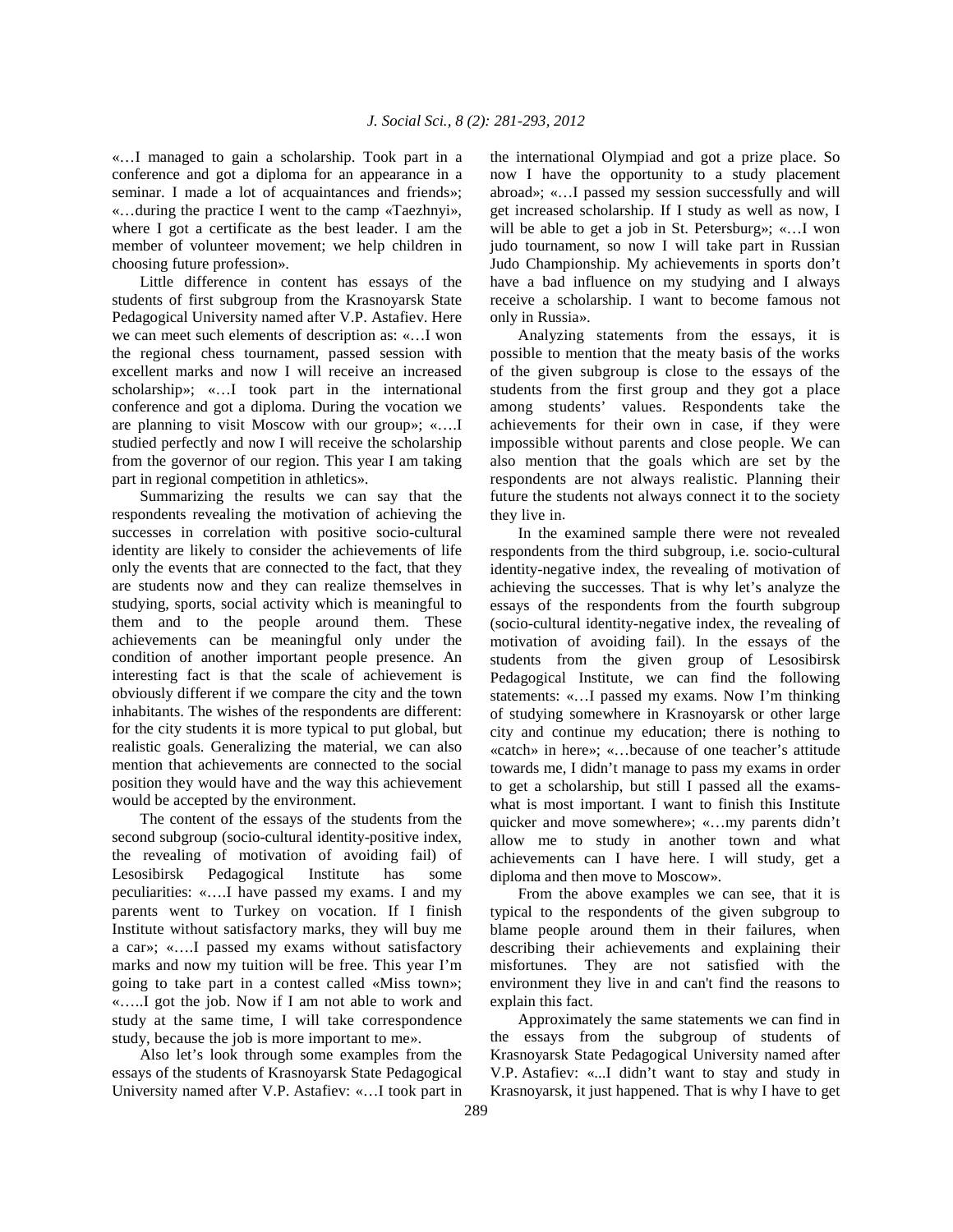a diploma and go away somewhere. I want to go abroad»; «…I have a car, a flat, my parents run their own business. I'm dreaming of finishing Institute and moving to the capital».

 On the basis of analysis of the results of our research we can make the conclusion that the motivation of achievement has qualitative differences depending on character of socio-cultural identity. If socio-cultural identity is positive, motivation of achieving the successes will reveal and in the examined essays we find the description of strategies of behavior specific to it. For the students with motivation of achieving the successes, orientation on achieving of constructive, positive results is typical. The personal activity is defined by the necessity of achieving the successes. Students motivated to successes usually set a positive goal and its achieving may be regarded as successes. To gain the approval for the actions oriented to the achieving of a set goal, one's resources and strengths are fully summoned up. The wish to be the best or at least as good as possible in one's business appears. Correspondingly, if socio-cultural identity is negative, in the examined essays we revealed the description of behavior stereotype typical for the people with motivation of avoiding fail. When motivation of avoiding fail dominates, students tend, first of all, to avoid breakdown, failure, blame and punishment. The expectation of negative consequences becomes determinative in this case. Students with the tendency to avoiding fail, search the information about the possibility of failure, when achieving the result. They take up solving both very easy tasks (when a 100% successes is guaranteed) and very difficult ones (failure is not accepted as a personal fail).

 Studying socio-cultural characteristics of a person we hold a view of the representatives of humanistic psychology. The scientists confirm that every person may and must have his own «peaks» he is aimed at, because the success depends on psychology of a concrete person and his system of values. Any success is achieved «by the sweat of one's brow», by the purposive spontaneous activity which require psych energetic and physical resources of a person.

 Nowadays, a psychological well-being of a person is considered to be a very important personal resource, defining the ability of person to actualize his inner psychological and emotional resources in order to change his life effectively. Thereupon, we can define the psychological well-being of a person as one of important socio-cultural characteristics of psychology students' personality.

 The analysis of the results of the research, based on the method of "Psychological well-being Scale", among the students of Lesosibirsk Pedagogical Institute and Krasnoyarsk State Pedagogical University named after V.P. Astafiev from the first subgroup shows that the majority of young people have high and medium level of psychological well-being according to the scale «Positive relations with people around you». High and normative meanings (100% of students) show close, warm and confiding relations between the respondents and people around them. Also we can speak of the wish to care of another people; the ability to empathy; the skills that help to make and keep contact with another people. Absence of this quality shows loneliness, inability to establish and keep trustful relations, unwillingness to seek for compromises, unsociability, what is not typical for the respondents of this subgroup. According to the results based on the scale «Autonomy», we can see that the representatives of a town showed average results (71,4 % of students) and 50,6% of city students correspondingly. 28,6% of respondents from a town had high results and 49,4% of students from a city as well. Taking into consideration this information, we can say that the examined students have such qualities as independence and the ability to resist social pressure in their thoughts and actions. According to the scale «Environment management» 42,88% of respondents from group A and 57% of students from group B reveal confidence and competence in everyday management, the ability to effective usage of different life circumstances, the skill to choose and make appropriare context for realization personal needs and values. The average indices were revealed among 57,12% of town representatives and 43% of city students. Low results in the given subgroup were not found out. According to the scale «Personal growth» all the respondents of the examined subgroup have high and normative results. Consequently, the students, who are typical to show the revealing of motivation of achievement and positive socio-cultural identity, possess the sense of continuous development and realization of their potential can see their growth and expansion are opened to new experience, watch self-improvement in some time period. The results we got according to the scale «Lifetime goals» showed the high level of psychological well-being among 57,12 % of the small town respondents and an average level among 42,88% of them. Also high indices had 49,4% of the large city respondents and average ones could be seen among 50,6% of them.

 The analysis of results of the second subgroup testifies that the low indices are typical for the respondents of this group, but generally, the majority of young people have an average level of psychological well-being according to the scale «Positive relations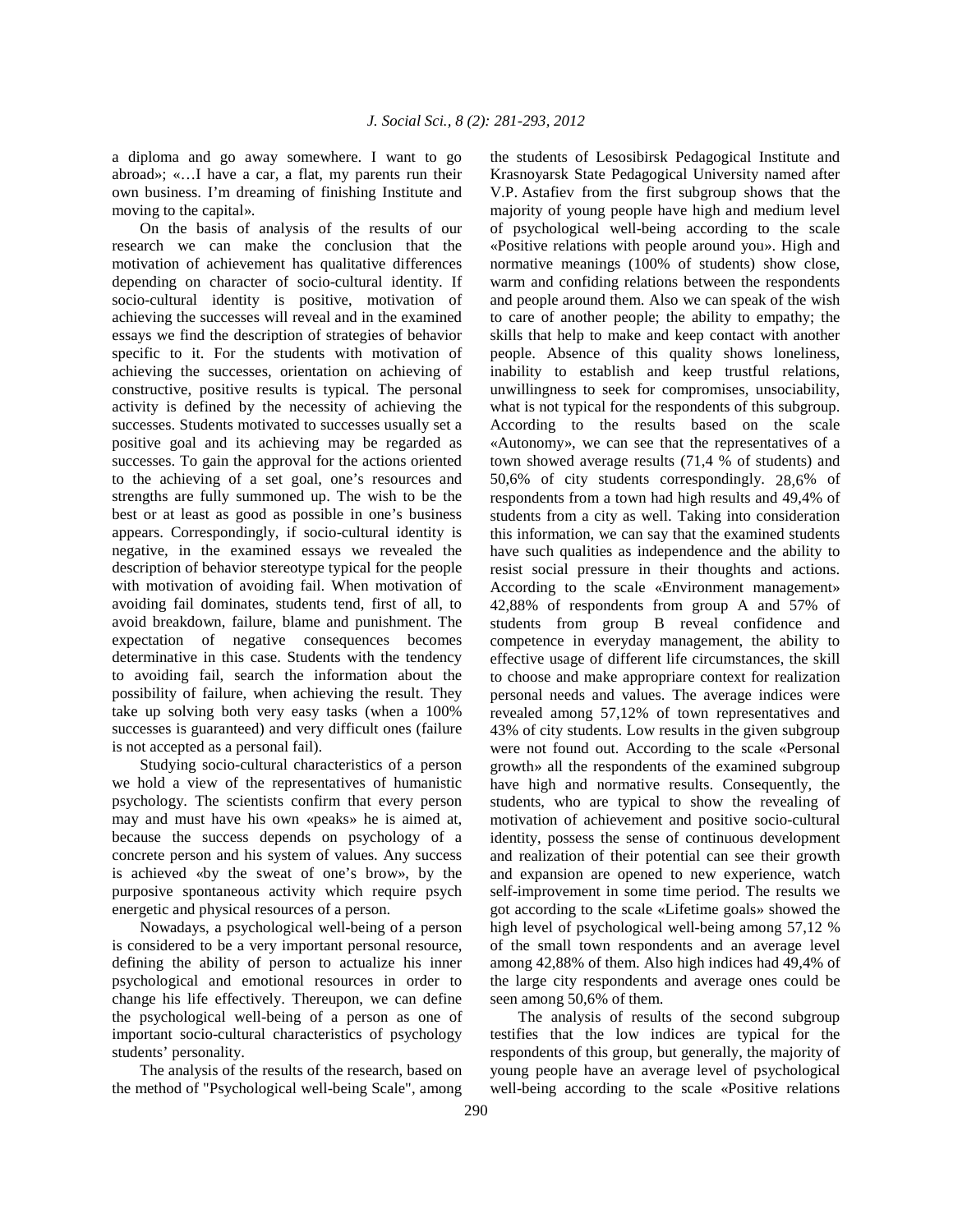with people around you». The given characteristic includes the wish to be flexible in communication, the skill to find the compromise. Absence of this quality shows loneliness, inability to establish and keep trustful relations, unwillingness to seek for compromises, unsociability, what is typical for 15,3% of a town respondents and for 12% of the city students. From the results based on the scale «Autonomy», it is seen that 54,1% of the town representatives showed average results and 50,6% of the city students had the same level correspondingly. This data allows us to say that the examined students possess such qualities as independence, the ability to resist social pressure in their thoughts and deeds. Anxiety by other people's expectations and assessment, orientation on the other people's opinion, while taking an important decision and inability to resist social pressure in their thoughts and deeds are typical for the people with low indices, according to the given scale (24% / 19,5%). Analyzing the results according to the scale «Environment management», we can make conclusion that the sense of confidence and competence in everyday management, the ability to effective usage of different life circumstances, the skill to choose and establish appropriare context for realization personal needs and values are typical for 63,28% of the town respondents and for 56,5% of the large city respondents. For 21,42 % of group A respondents and for 16,5 % of students from group B difficulties in everyday management, the sense of inability to improve or change surrounding circumstances are typical. According to the scale «Personal growth» high and normative results were revealed among 64,26 % of respondents from group A and among 71,5% of students from group B. 39,78% of the town representatives and 28,5% of the large city respondents showed low results, which block the sense of continuous development and realization of their potential. The results received according to the scale «Lifetime goals» showed high level of psychological well-being among 10,71 % of respondents and an average one among 49,51% of respondents from group A. From this data we can conclude that the presence of life goal and the sense of meaningfulness of one's past and present are typical for 60,22% of this subgroup students. Among the students from group B such characteristic is typical for 71,5%. For 39,78% of respondents from group A and for 28,5% of respondents from group B, it is not typical to have the sense of meaningfulness and the sense of directedness. According to the scale «Self-acceptance» high and normative meanings have 78,58% of respondents from group A. They possess positive attitude towards

themselves and their past, realize and accept different sides of their ego, including both positive and negative features. Given characteristic is typical for 83,5% of respondents from group B. Dissatisfaction with oneself feel 21,42% of respondents from a town and 16,5% of examined students from a large city. They are disappointed in their past, are worried about some features of their personality, they don't accept themselves.

 Further on we analyzed the results of relatively defined fourth subgroup. For the students of given group low indices of psychological well-being are typical. According to the scale «Positive relations with people around you» low indices of psychological wellbeing were revealed among 31,46% of students from group A and among 29,63% of students from group B. This characteristic includes the wish to be flexible in communication with other people and the skill to find the compromise. Absence of this quality shows loneliness, inability to establish and keep trustful relations, unwillingness to seek for compromises, unsociability. From the results based on the scale «Autonomy» it is possible to find out that anxiety by other people's expectations and assessment; orientation on the other people's opinion, while taking an important decision and inability to resist social pressure in their thoughts and actions are typical for the people with low indices, according to the given scale, what can be seen among 32, 95% of representatives from a town and among 32,9% of the large city respondents. Analyzing the results according to the scale «Environment management», we can state that 53,64% of the town respondents and 43,5% of the large city respondents from the singled out subgroup, typically have difficulties in everyday management, the sense of inability to improve or change surrounding circumstances, the absence of feeling of control over external world. According to the scale «Personal growth» low results were revealed among 58,11 % of respondents from group A and among 40,98% of students from group B. From this we can conclude that the sense of continuous development and realization of their potential is not typical for them, they don't see personal growth. The results received according to the scale «Lifetime goals» showed that for 32,95% of respondents from group A and for 28,5% of respondents from group B it is not typical to have the sense of meaningfulness of life and the sense of directedness. According to the scale «Self-acceptance» high and normative meanings have not been revealed. Dissatisfaction with oneself feel 55,13% of respondents from a town and 38,71% of examined students from a large city. They are disappointed in their past, are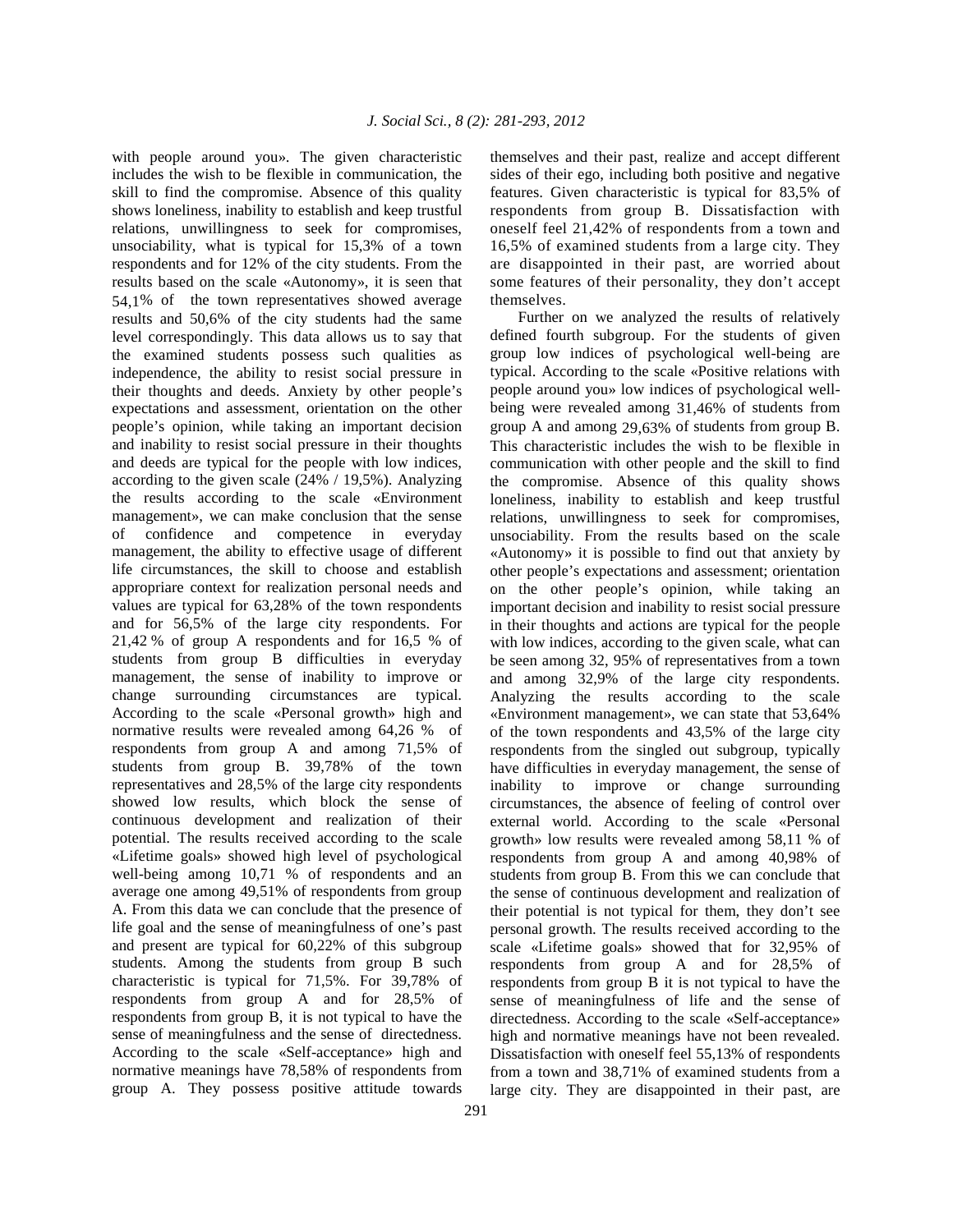worried about some features of their personality, they don't accept themselves. What is typical for them is to be different, not as really are. To study connection between the indices of motivation of achievement and psychological well-being of personality among the students of group A and group B, we used Spearman's rank correlation coefficient. The results allow us to state the existence of the system of links between the examined characteristics.

 The revealed connection of components of positive functioning and showing the motivation of achievement has been considered in the context of our research as a full, subjective experience, which is of great importance for the person himself, as it is connected to basic human values and such everyday notions as happiness, happy life. When characterized experience of psychological well-being by a person, it is necessary to mention that it supposes comparison of one' existence to the norm, sample or ideal. But this norm or sample is in the consciousness of the experiencing person, thus psychological well-being is a kind of self-attitude.

### **DISCUSSION**

 For students of psychology sociocultural identity is an important component of professional competence and therefore can be considered as an indicator of a successful "entry" into the educational environment and quasi-professional.

 The results of carried out research show that positive socio-cultural identity equals adequate experience of belonging to a certain social community and the type of culture, the respondents in a larger degree reveal motivation of achieving the successes. Negative socio-cultural identity is considered to be typical for the people with dominant motivation of avoiding fail. Socio-cultural identity provides potentially broad possibilities of self-realization, that become obvious, if socio-cultural area is broaden according to the trajectory: a village or a country-a town, a town-a large city.

 Satisfaction of basic cultural needs depends on the type of socio-cultural environment, the cultural level of population, the strength of cultural potential. Data of the research show that the personal characteristics of a human have been worked out on the basis of revealing the motivation of achievement in the ratio of indices of socio-cultural identity.

 The research we have conducted, gives us the opportunity to define the integral degree index of students' orientation to realization of basic components of positive functioning; and how this orientation is realized, what is subjectively reflected in the feeling of

happiness, satisfaction with oneself and one's life. The degree indices of positive functioning of personality and degree of person's satisfaction with himself are determined by coordination of indices of motivation of achievement and socio-cultural identity. The sense of confidence and competence in everyday management, the ability to effective usage of different life circumstances, the skill to choose and make an appropriare context for realization of personal needs and values and the ability to carry out different activities are typical for the respondents with motivation of achievement and positive socio-cultural identity.

 The revealed differences allow us to make a conclusion that more opened socio-cultural environment of a large city and personal activity of respondents, define the direction of development, conduce broadening of axiological and meaningful area. Where as because of deficiency of forms of sociocultural environment, students living in a town appear to have different important features of character in comparison with the respondents from a large city. Young people's life goes on the basis of earlier stereotypes, according to arrangement activities, which limit personal development.

 By the perspective of research of mechanisms and grounds of person's socio-cultural characteristics formation, is possible to define the possibility of usage of identity indices as the index of socialization of a personality, congruence of mechanisms of its becoming and development with the mechanisms of socialization and education. The results of studying socio-cultural characteristics of a person give so called «keys» to the means of correction and prophylactic treatment of different forms of psychic, psychological and social disorders.

#### **CONCLUSION**

 Taking the tendency of the psychological science development into account, contributes to the resolution of the contradiction formed in psychologists' anthropological cognition, i.e., between two alternative orientations: (1) understanding the ordered form of human life as aspiration to the order; (2) life realization as developing topological way. We consider that in the first case the concept of self-fulfillment of a human being approaches ideas on self-organizing processes in the living systems that result in self-change of a human being in the course of life acts. The second orientation as per its content comes nearer to the ideas on subjective reality generated by a human being in interaction with the world in its space-time (chronotopical) display. The contradiction can be